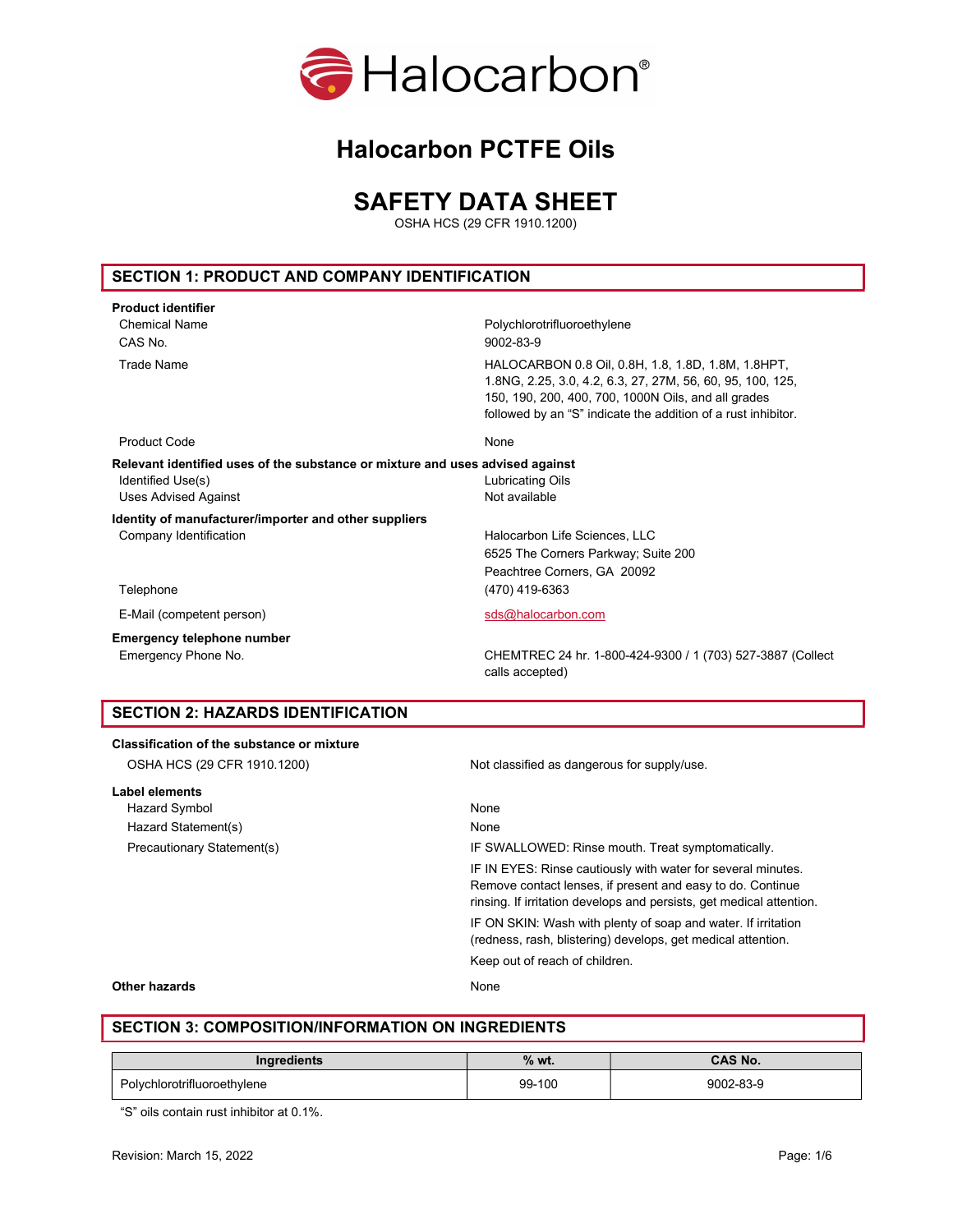

## SECTION 4: FIRST AID MEASURES



#### Description of first aid measures

| Inhalation                                                                    | Not normally required. Move person to fresh air. If breathing is<br>laboured, administer oxygen. If symptoms develop, obtain medical<br>attention.                                     |
|-------------------------------------------------------------------------------|----------------------------------------------------------------------------------------------------------------------------------------------------------------------------------------|
| <b>Skin Contact</b>                                                           | Wash affected skin with soap and water. If irritation (redness, rash,<br>blistering) develops, get medical attention.                                                                  |
| Eye Contact                                                                   | Rinse cautiously with water for several minutes. Remove contact<br>lenses, if present and easy to do. Continue rinsing. If irritation develops<br>and persists, get medical attention. |
| Ingestion                                                                     | Rinse mouth. Treat symptomatically.                                                                                                                                                    |
| Most important symptoms and effects, both acute and<br>delayed                | None known.                                                                                                                                                                            |
| Indication of any immediate medical attention and<br>special treatment needed | None known.                                                                                                                                                                            |

# SECTION 5: FIRE-FIGHTING MEASURES

| <b>Extinguishing Media</b>                                       |                                                                                                          |
|------------------------------------------------------------------|----------------------------------------------------------------------------------------------------------|
| -Suitable Extinguishing Media<br>-Unsuitable Extinguishing Media | Extinguish with water spray, dry chemical, sand or carbon dioxide.<br>None anticipated.                  |
| Special hazards arising from the substance or<br>mixture         | None                                                                                                     |
| <b>Advice for fire-fighters</b>                                  | Fire fighters should wear complete protective clothing including self-<br>contained breathing apparatus. |

## SECTION 6: ACCIDENTAL RELEASE MEASURES

| Wear protective gloves/eye protection.<br>Avoid run off to waterways and sewers.                 |
|--------------------------------------------------------------------------------------------------|
|                                                                                                  |
| Cover spills with inert absorbent material. Transfer to a container for<br>disposal or recovery. |
| See Section: 8                                                                                   |
| None                                                                                             |
|                                                                                                  |

# SECTION 7: HANDLING AND STORAGE

| Precautions for safe handling          | Avoid contact with skin and eyes.                      |
|----------------------------------------|--------------------------------------------------------|
| <b>Hygiene Measures</b>                | Wash hands and exposed skin thoroughly after handling. |
| <b>Environmental Exposure Controls</b> | Avoid release to the environment.                      |

Conditions for safe storage, including any incompatibilities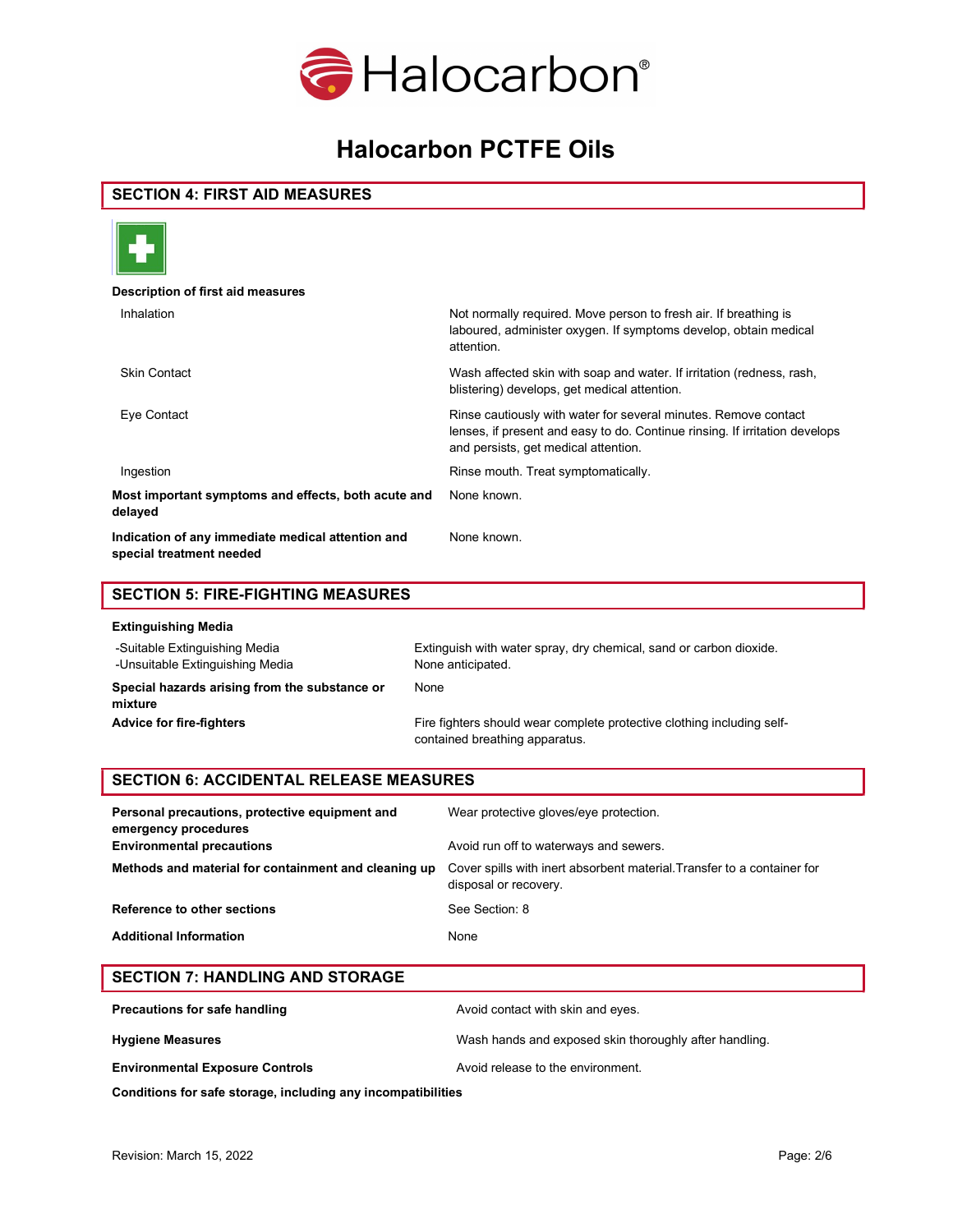

-Incompatible materials **Strong oxidising agents**.

Specific end use(s) and the contraction of the Lubricating Oils contraction of the Lubricating Oils

-Storage temperature extending the Store at room temperature.

## SECTION 8: EXPOSURE CONTROLS/PERSONAL PROTECTION

#### Occupational Exposure Limits

|                   |                | (8hrTWA)    |            | <b>STEL</b> |             |       |
|-------------------|----------------|-------------|------------|-------------|-------------|-------|
|                   |                | <b>PEL</b>  | <b>TLV</b> | PEL         | <b>TLV</b>  |       |
| <b>SUBSTANCE.</b> | <b>CAS No.</b> | (OSHA)      | (ACGIH)    | (OSHA)      | (ACGIH)     | Note: |
| None              | -----          | $- - - - -$ | -----      | $- - - - -$ | $- - - - -$ | ----- |

Recommended monitoring method None known.

Exposure controls

Appropriate engineering controls **Ensure adequate ventilation.** Personal protection equipment



Eye/face protection Wear protective eyewear (goggles, face shield, or safety glasses).

Skin protection (Hand protection/ Other) Wear suitable gloves (Nitrile rubber).



Respiratory protection Normally no personal respiratory protection is necessary.



Environmental Exposure Controls **Disposal should be in accordance with local**, state or national legislation.

## Additional Information None

# SECTION 9: PHYSICAL AND CHEMICAL PROPERTIES

#### Information on basic physical and chemical properties

Appearance Liquid Color. Water White Odor Not available Odor Threshold (ppm) Not available pH (Value) Neutral Melting Point (°C) / Freezing Point (°C) Not available Boiling point/boiling range (°C):  $\geq 133 \approx 271$  °F) Flash Point (°C) None Evaporation Rate **Not available** Not available Flammability (solid, gas) Not available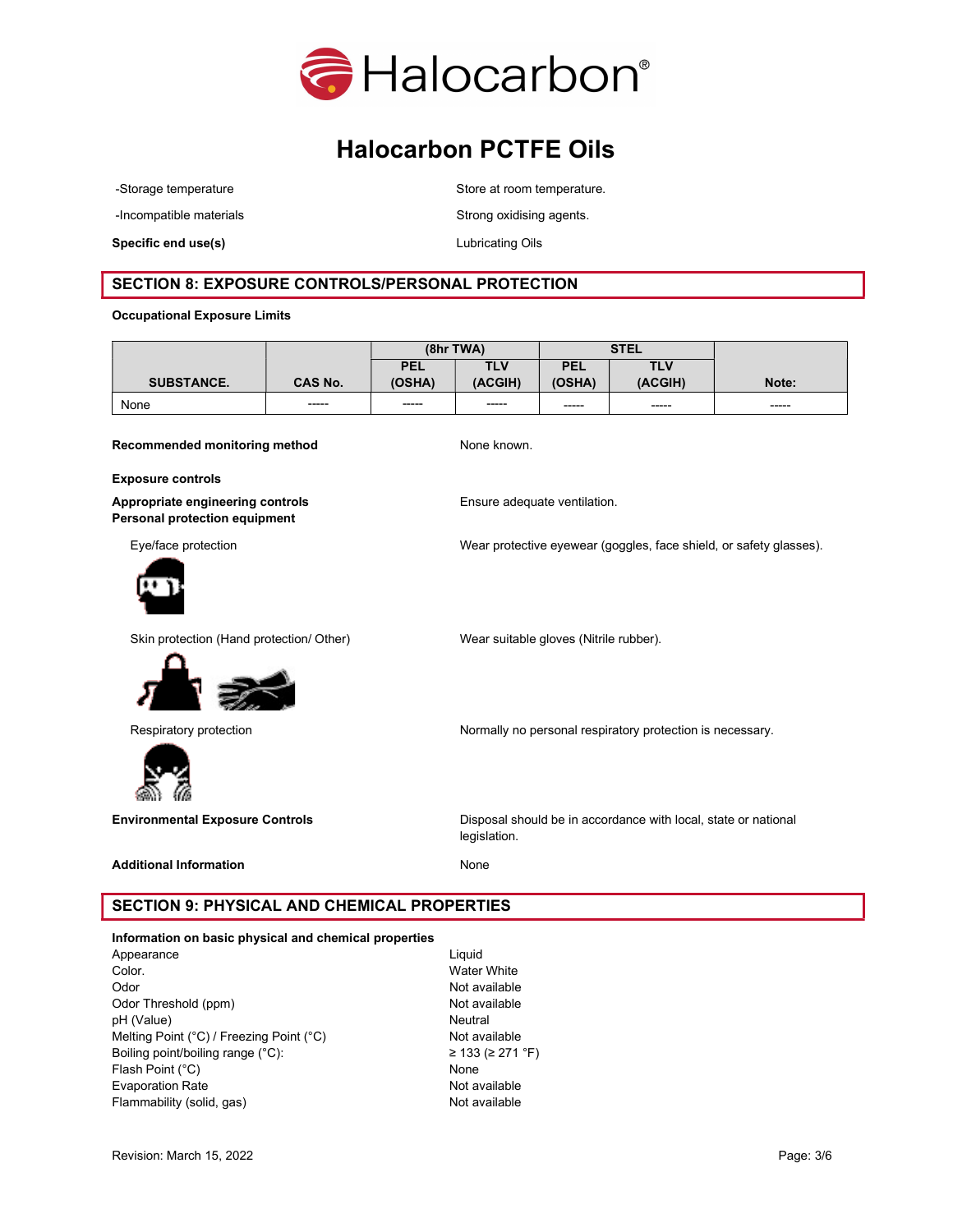

Explosive Limit Ranges Not available Vapour pressure (Pascal) Not available Vapour Density (Air=1) Not available Density (g/ml) 1.7 to 2.0 (14.5 to 16.8 lbs/gal) Solubility (Water) **Insoluble** Solubility (Other) Negligible Partition Coefficient (n-Octanol/water) Not available Auto Ignition Point (°C) and a series are all the Not available

Kinematic Viscosity (cSt) 6.7 to 820  $\omega$  40 °C Explosive properties and the explosive explosive. Oxidizing properties Not oxidizing.

Decomposition Temperature (°C)  $Rapidly at 325 °C$ , noticeable at 300 °C, safe operating temperature is 200 $\textdegree$  C and maximum short term temperature is 260  $\textdegree$ C in scrupulously clean systems

Other information **Compatible** is a set of the set of the system of the system of the system of the system of the system of the system of the system of the system of the system of the system of the system of the system of

# SECTION 10: STABILITY AND REACTIVITY

Reactivity **Notifiable** Not available Conditions to avoid: **Incompatible materials** 

Chemical stability Considered stable under normal conditions. Possibility of hazardous reactions None known. "S" designated products remain oxygen compatible. Incompatible materials **Reacts with active metals like Sodium and Potassium**, Amines (including additives), liquid Fluorine and liquid Chlorine Trifluoride. Caution should be used with Aluminum and Magnesium under conditions of large shear forces such as those found in threaded connections. Hazardous decomposition product(s) The decomposition to toxic, non-sludge forming volatile compounds occurs rapidly at 325 °C, noticeably at 300 °C and in lesser amounts at lower temperatures. Therefore, the maximum safe operating temperature recommended is 200 °C and maximum short term

#### temperature recommended is 260 °C in scrupulously clean systems.

#### SECTION 11: TOXICOLOGICAL INFORMATION

| <b>Exposure routes: Inhalation, Skin Contact, Eye Contact</b> |                                                                     |
|---------------------------------------------------------------|---------------------------------------------------------------------|
| <b>Acute toxicity</b>                                         | Oral: LD50 >15.9 g/kg-bw<br>Dermal: LD50 >5 g/kg-bw                 |
| <b>Irritation/Corrosivity</b>                                 | Not to be expected                                                  |
| <b>Sensitization</b>                                          | It is not a skin sensitizer.                                        |
| <b>Repeated dose toxicity</b>                                 | Not to be expected                                                  |
| Carcinogenicity                                               | No data. It is unlikely to present a carcinogenic hazard to<br>man. |

| <b>NITE</b><br><b>ALLA</b> | $\overline{ }$<br>$\cdots$ | <b>CGIH</b><br>------- |     | <b>NIOSH</b><br>. |
|----------------------------|----------------------------|------------------------|-----|-------------------|
| No.                        | No.                        | NO.                    | No. | No.               |

Reproductive toxicity Not to be expected

Mutagenicity There is no evidence of mutagenic potential.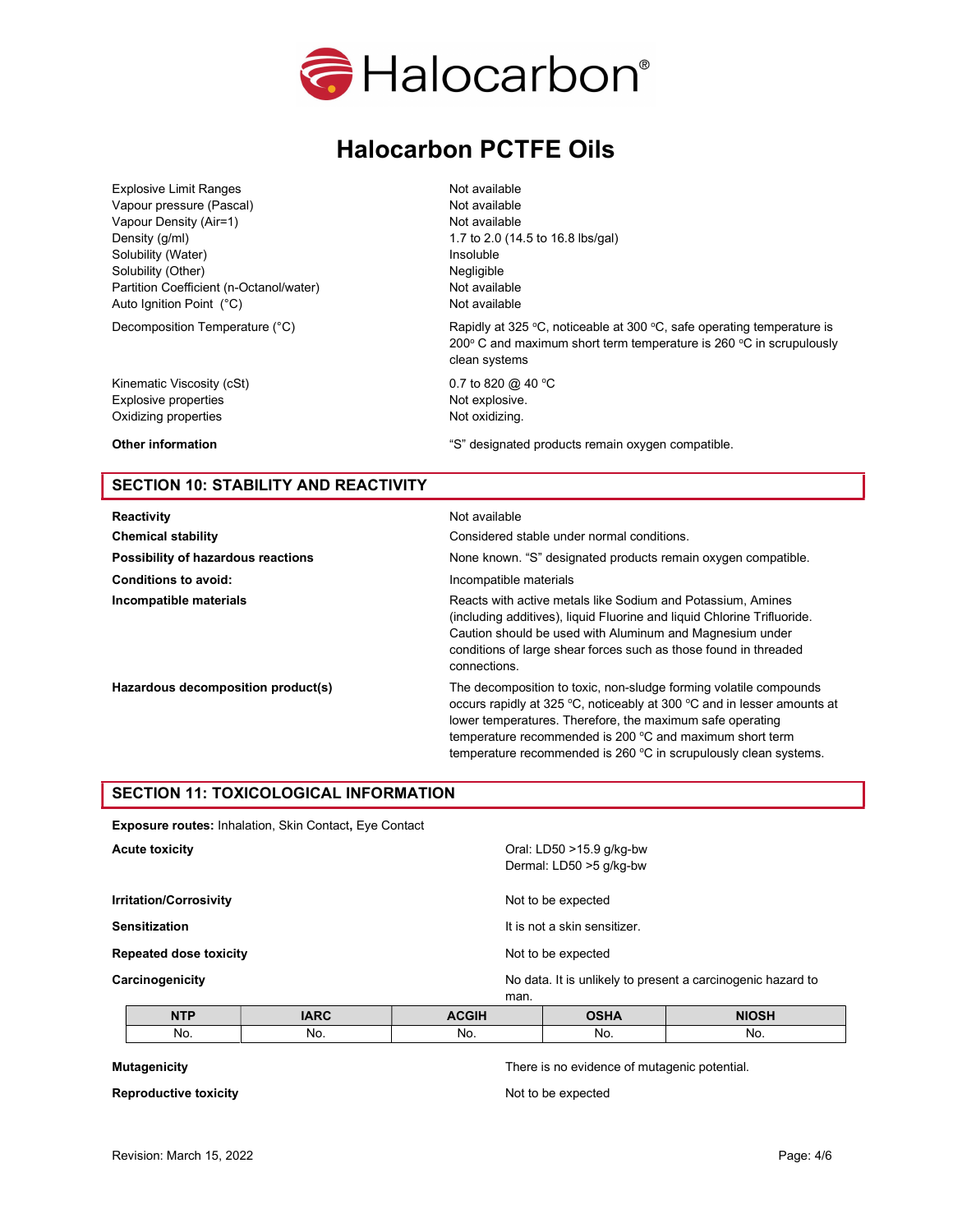

#### SECTION 12: ECOLOGICAL INFORMATION

#### **Ecotoxicity**

Acute toxicity (estimated / calculated) LC50(96 hour): >100 mg/l (fish)

Persistence and degradability<br>
Bioaccumulative potential<br>
The subst Mobility in soil and the solution of the Model and Model and Model and Model and Model and Model and Model and Model and Model and Model and Model and Model and Model and Model and Model and Model and Model and Model and M Results of PBT and vPvB assessment Not classified as PBT or vPvB. Other adverse effects **None known.** None known.

EC50(48 hour): >100 mg/l (Daphnia magna) EC50 (72 hour): >100 mg/l (algae)

Long Term Toxicity Not to be expected

The substance has low potential for bioaccumulation.

#### SECTION 13: DISPOSAL CONSIDERATIONS

Waste treatment methods **Disposal should be in accordance with local**, state or national legislation.Consult an accredited waste disposal contractor or the local authority for advice.

## SECTION 14: TRANSPORT INFORMATION

Land transport (U.S. DOT)

Sea transport (IMDG)

Air transport (ICAO/IATA)

UN number Transport hazard class(es) Packing group Environmental hazards Special precautions for user

Proper Shipping Name Not classified as dangerous for transport.

Transport in bulk according to Annex II of MARPOL73/78 and the IBC Code: Not applicable

## SECTION 15: REGULATORY INFORMATION

Safety, health and environmental regulations/legislation specific for the substance or mixture:

TSCA (Toxic Substance Control Act) - Inventory Status: All substances listed and active.

Designated Hazardous Substances and Reportable Quantities (40 CFR 302.4):

| <b>Chemical Name</b> | CAS No. | Typical %wt. | <b>RQ (Pounds)</b> |
|----------------------|---------|--------------|--------------------|
| None                 | $---$   | $--- -$      | $---$              |

#### SARA 311/312 - Hazard Categories: See SECTION 2 - HAZARDS IDENTIFICATION

#### SARA 313 - Toxic Chemicals (40 CFR 372):

| <b>Chemical Name</b> | <b>CAS No.</b> | <b>Typical %wt.</b> |
|----------------------|----------------|---------------------|
| None                 | $--- -$        | ----                |

#### SARA 302 - Extremely Hazardous Substances(40 CFR 355):

| <b>Chemical Name</b> | <b>CAS No.</b> | <b>Typical %wt.</b> | <b>TPQ (pounds)</b>                  |
|----------------------|----------------|---------------------|--------------------------------------|
| <b>None</b>          | ----           | $--- -$             | $\qquad \qquad \cdots \qquad \qquad$ |